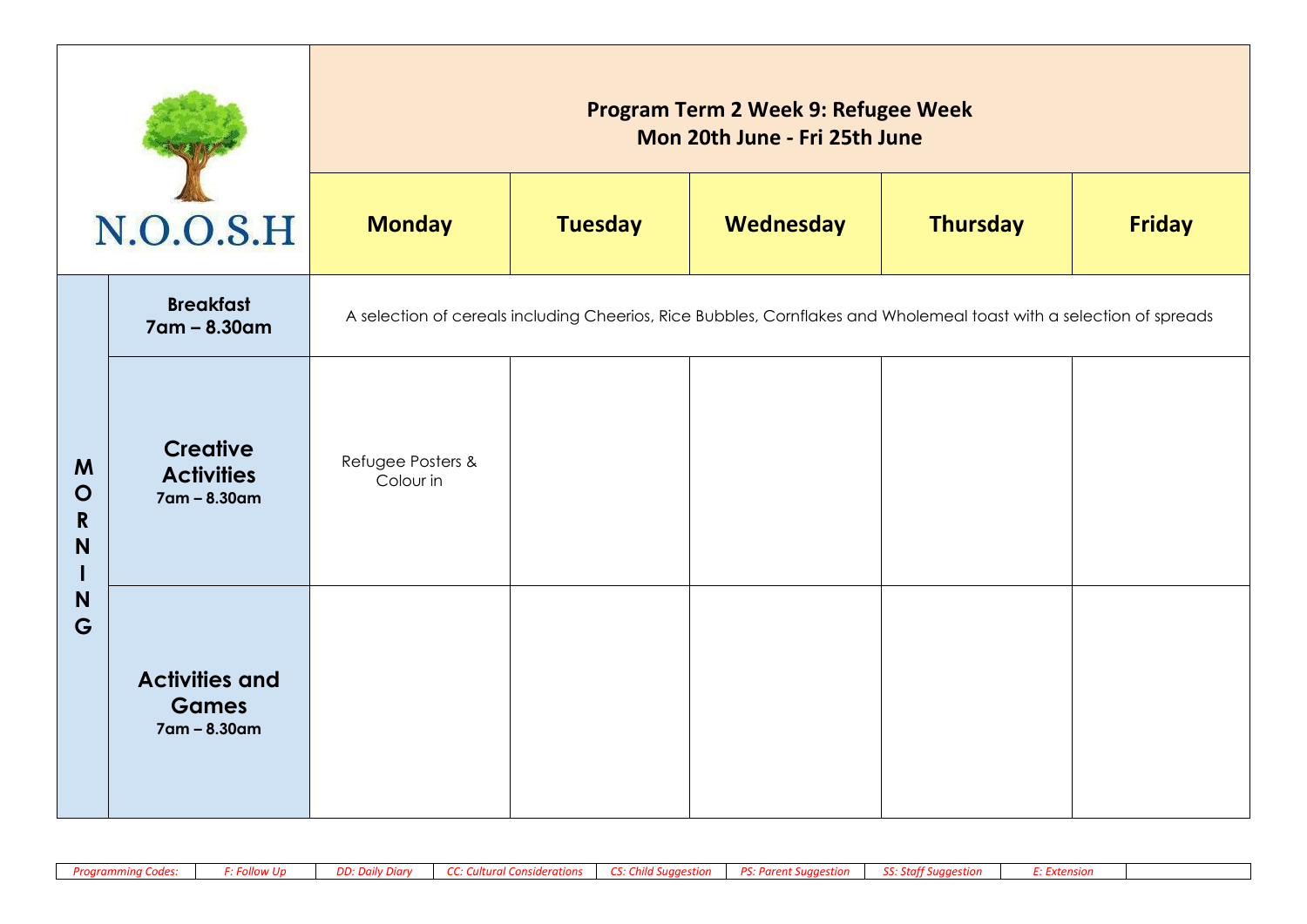|                                                               |                                               | <b>Program Term 2 Week 9 : Refugee Week</b><br>Mon 20th Jun - Friday 25th June 2022 |                         |                                    |                                         |                |  |  |  |
|---------------------------------------------------------------|-----------------------------------------------|-------------------------------------------------------------------------------------|-------------------------|------------------------------------|-----------------------------------------|----------------|--|--|--|
|                                                               | N.O.O.S.H                                     | <b>Monday</b>                                                                       | <b>Tuesday</b>          | Wednesday                          | <b>Thursday</b>                         | <b>Friday</b>  |  |  |  |
|                                                               | <b>Afternoon Tea</b><br>$3.15$ pm – $3:45$ pm |                                                                                     |                         |                                    |                                         |                |  |  |  |
| A                                                             | <b>Free Play Stations</b>                     |                                                                                     |                         |                                    |                                         |                |  |  |  |
| F<br>T<br>E<br>$\mathbf R$<br>N<br>$\mathbf O$<br>$\mathbf O$ | <b>Juniors Activity</b><br>$3.30$ pm – 5:30pm |                                                                                     |                         |                                    |                                         |                |  |  |  |
|                                                               | Spontaneous<br><b>Activity</b>                |                                                                                     |                         |                                    |                                         |                |  |  |  |
| N                                                             | Sport<br>$4:00 \text{pm} - 5:30 \text{pm}$    |                                                                                     |                         |                                    |                                         |                |  |  |  |
|                                                               | <b>Late Activity</b><br>$5:45$ pm – 6:30pm    | DON'T LOOK HERE !!!                                                                 | MAKE UP YOUR<br>OWN!!!! | WHY WOULD YOU<br><b>BOTHER?!!!</b> | It would be nice if<br>you looked here! | ALEX'S CHOICE! |  |  |  |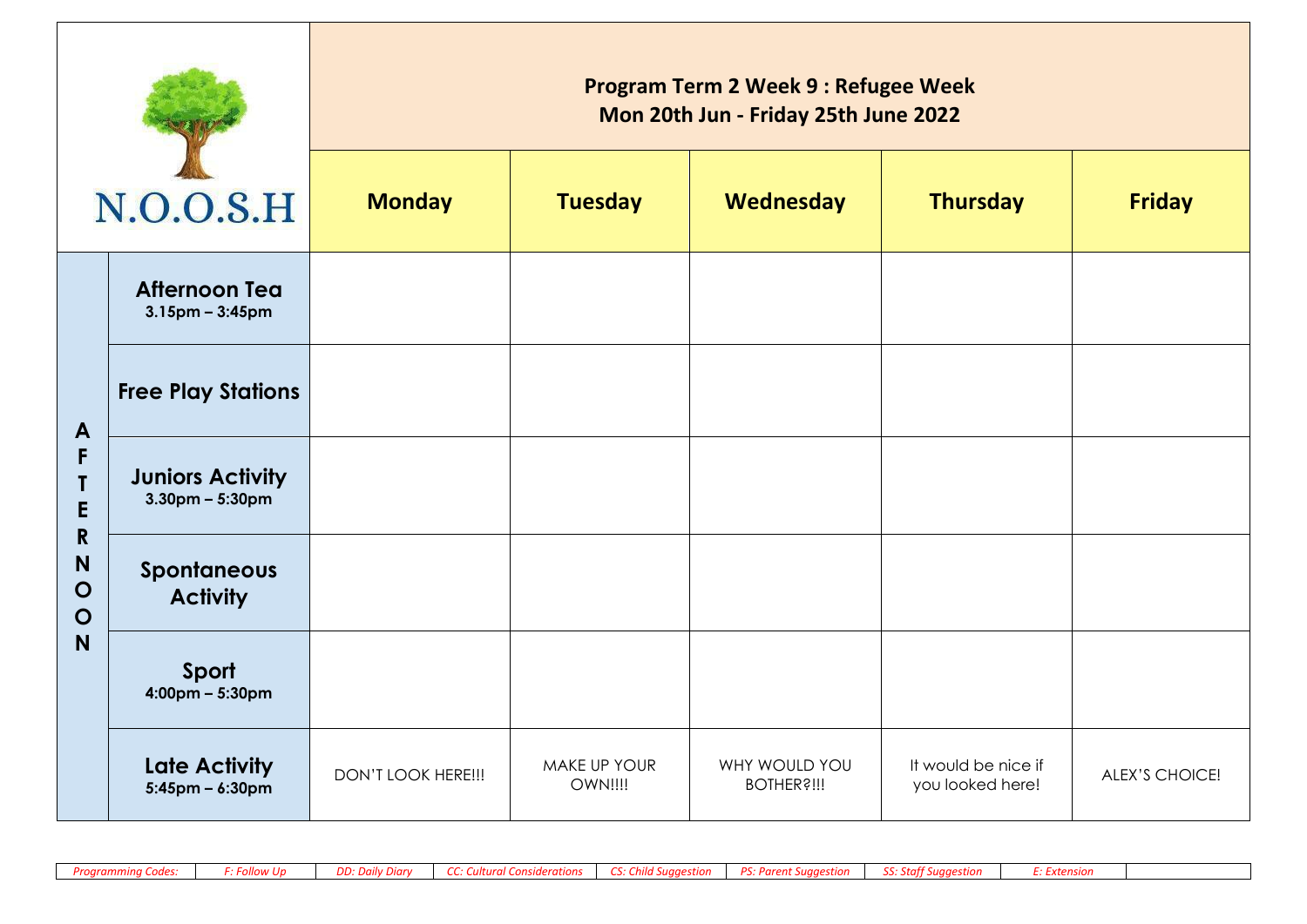| <b>Monday AM</b> | <b>Tuesday AM</b> | <b>Wednesday AM</b> | <b>Thursday AM</b> | <b>Friday AM</b> |
|------------------|-------------------|---------------------|--------------------|------------------|
|                  |                   |                     |                    |                  |
|                  |                   |                     |                    |                  |
|                  |                   |                     |                    |                  |
|                  |                   |                     |                    |                  |
| <b>Monday PM</b> | <b>Tuesday PM</b> | <b>Wednesday PM</b> | <b>Thursday PM</b> | <b>Friday PM</b> |
|                  |                   |                     |                    |                  |

# **MONDAY**

**AM:** 

**PM:** 

# **TUESDAY:**

**AM -**

**PM:** 

|  |  |  | Programming Codes:   F: Follow Up   DD: Daily Diary   CC: Cultural Considerations   CS: Child Suggestion   PS: Parent Suggestion   SS: Staff Suggestion   E: Extension |  |  |  |  |  |
|--|--|--|------------------------------------------------------------------------------------------------------------------------------------------------------------------------|--|--|--|--|--|
|--|--|--|------------------------------------------------------------------------------------------------------------------------------------------------------------------------|--|--|--|--|--|